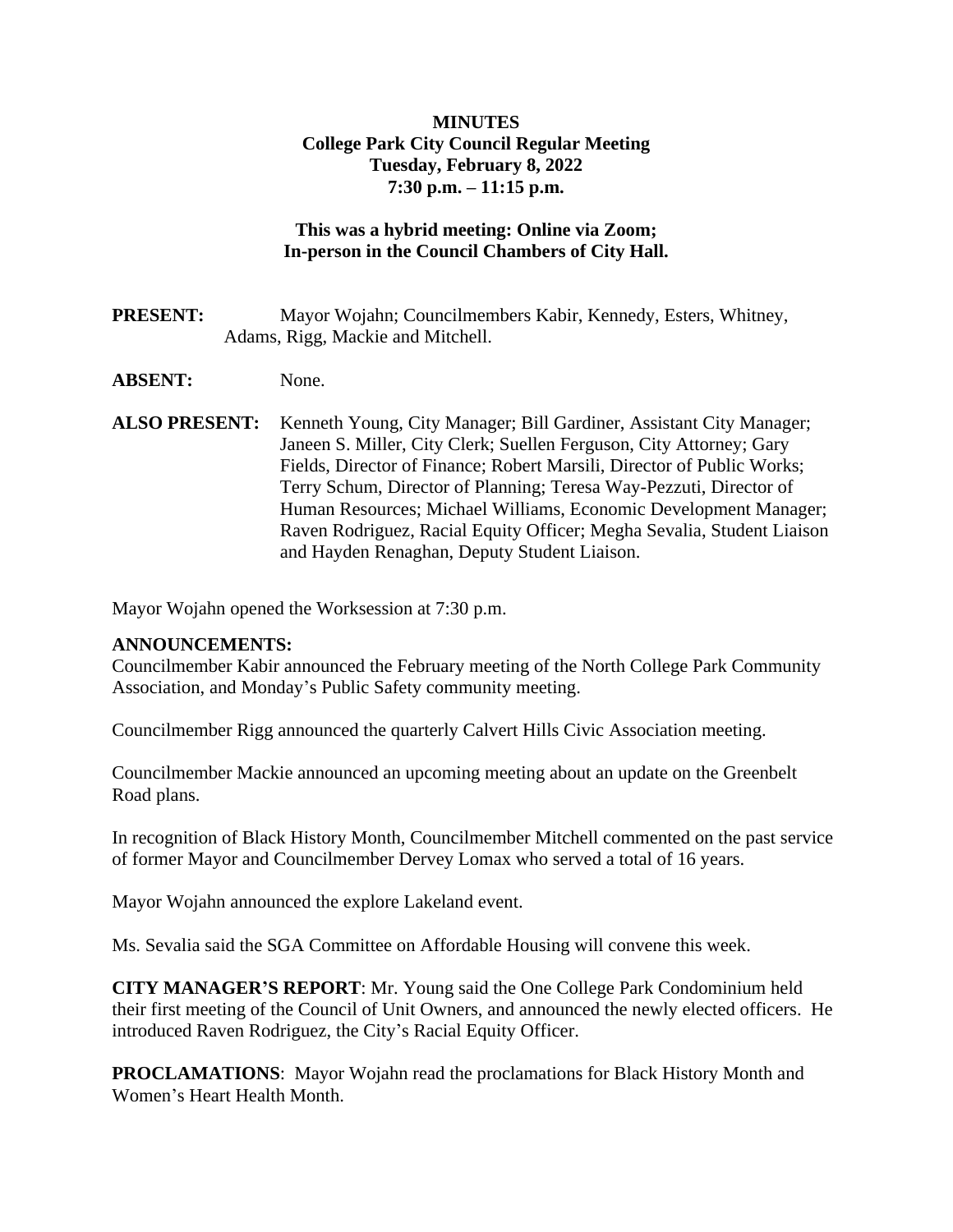### **AMENDMENTS TO AND APPROVAL OF THE AGENDA:**

- 1. Whitney/Esters: Move Item 22-G-25 from the Consent Agenda to Action, 8-0.
- 2. Kabir/Kennedy: Add Item 22-G-28 to the Consent Agenda, Letter in support of HB 404 Vehicle Laws – Speed Limits - Establishment, 8-0.
- 3. Mitchell/Mackie: Lay-On-The-Table Item re Parking Prohibition on Duke Street: Pull from the table and delay, 8-0.
- 4. Mitchell/Rigg: Approve the agenda as amended, 8-0

# **COMMENTS FROM THE AUDIENCE ON NON-AGENDA / CONSENT ITEMS**:

**Bryan, homeowner and small business owner**. Complained that cars with illegally modified mufflers result in loud noise that disturb the peace with no repercussions. Our police need decibel meters in their cars. Noise pollution is a serious problem that should be addressed.

# **PRESENTATIONS:**

- **A.** Chuck Bean, Executive Director, Metropolitan Washington Council of Governments (COG), presented on the Metropolitan Washington Planning Framework developed by the COG Board and the Transportation Planning Board.
- **B.** Audit Presentation, Lindsay & Associates: Bob Diss and Aleisha Scarlett. Mr. Diss reviewed the ACFR. The City received a Clean Opinion letter in the ACFR. They didn't find any deficiencies in internal control, there were no disagreements with management.
- **C.** Quarterly financial presentation: Mr. Fields presented the Quarterly Financials.
- **D.** Strategic Plan and Accela: Mr. Gardiner presented an update on the Strategic Plan and Accela.

**CONSENT AGENDA: A motion was made by Councilmember Kabir and seconded by Councilmember Whitney to adopt the Consent Agenda which consisted of the following:** 

- **22-R-02 Resolution Of The Mayor And Council Of The City Of College Park Adopting The Recommendation Of The Advisory Planning Commission Regarding Variance Application Number CPV-2022-01, 5007 Quebec Street, College Park, Maryland, And Granting A Variance From Section 27-442(E), Table IV From The Prince George's County Zoning Ordinance, To Permit Construction Of A 344-Square-Foot Open Deck.**
- **22-G-21 Approval of Minutes from the December 7, 2021 Worksession / Special Session; the January 11, 2022 Regular meeting and the January 18, 2022 Worksession.**
- **22-G-22 Approval of a letter to the Prince George's County Board of Elections requesting reconsideration of their position not to accept mail returned to the City for voter list maintenance.**
- **22-G-23 Approval of a letter in Support of HB 656 Safe Access for All (SAFE) Roads Act of 2022**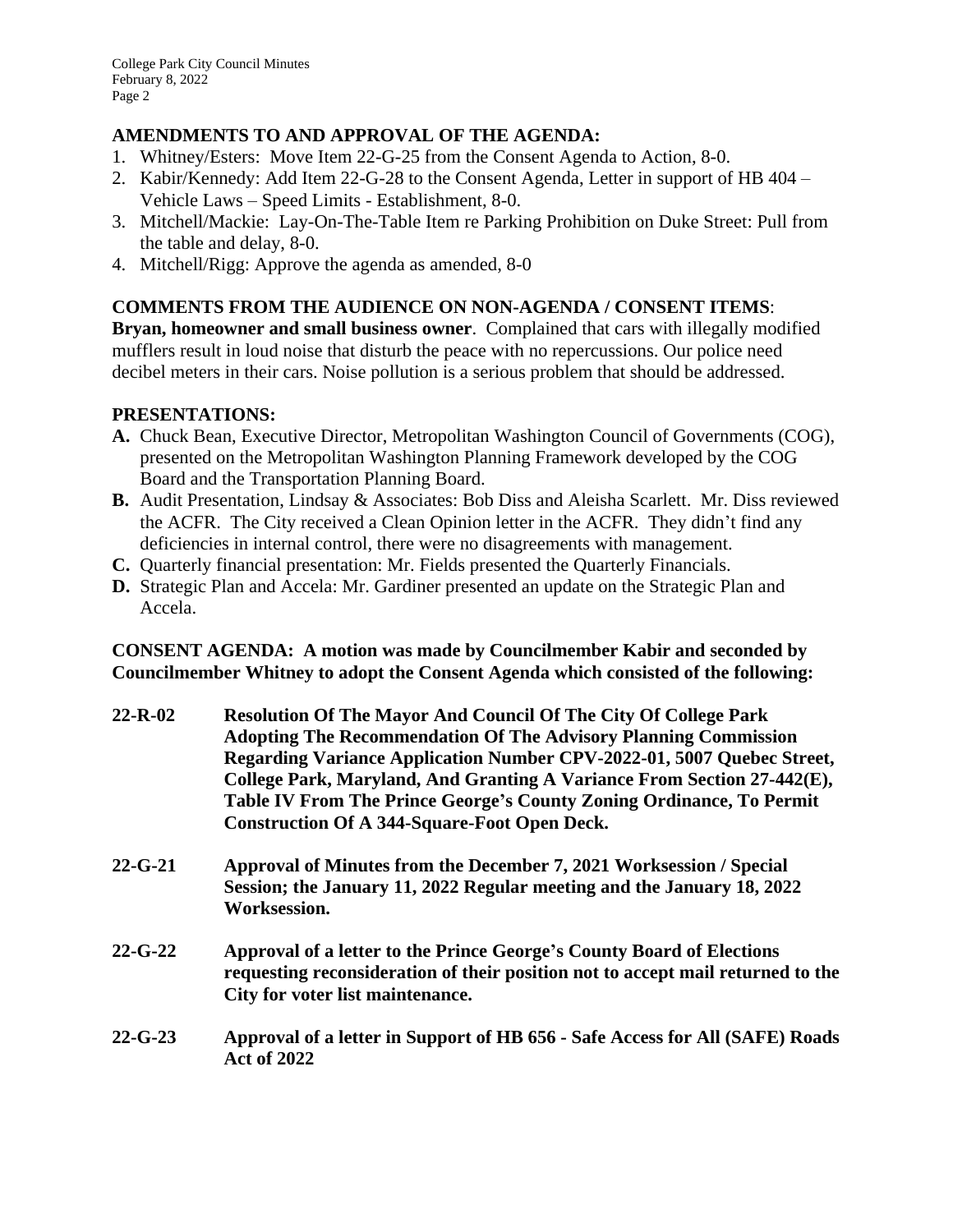- **22-G-24 Approval of a letter in Support of HB 398 Prince George's County Land Use - Inclusionary Zoning Around Transit Stations PG 404-22**
- **22-G-27 Award of FY '22 Fire Department Capital Equipment Grants of \$25,000 each to College Park's first due stations: Branchville Volunteer Fire Company & Rescue Squad; College Park Volunteer Fire Department; and Berwyn Heights Volunteer Fire Department & Rescue Squad, Inc.; for a total of \$75,000.**
- **22-G-28 Letter in support of HB 404 – Vehicle Laws – Speed Limits Establishment**

**The motion passed 8-0.**

**22-R-03 Resolution Of The Mayor And Council Of The City Of College Park, Maryland, To Amend The Homeownership Grant Program To Provide For A Grant For Use At Closing Toward The Purchase Of The Property Of Up To \$5,000 To Any Buyer Of A Single Family Residence In The City And A Grant Of Up To \$10,000 To A Buyer Of A Single Family Residence That Was Also Previously A Rental Property, Under Certain Conditions** 

Ms. Schum presented the overview and said the overall goal is to increase homeownership. Two options were discussed. Option 1 is the staff recommendation in packet and option 2 is an alternative proposed by a Councilmember in red folder. She gave a description of Option 1:

- Remove any restriction that the home being purchased had to be a rental property for 2 years prior.
- No change to the amount of the grant still \$5K.
- But, if the house WERE formerly a rental, then the grant would increase from \$5K to \$10K.
- Open up the program to allow the purchase of any home on the market.
- Still has to remain owner occupied for 5 years, otherwise loan would have to be repaid on a pro-rated basis.
- The resolution does not specify the budget amount for the program that is done at the time of budget – the number of grants is limited by the amount allocated in the budget.
- A person could get the CPCUP grant and the City's grant, but the City's would be limited to the \$5K.
- No changes to staff administration or how it would be paid back.
- Program open to everyone

Councilmember Adams reviewed Option 2:

- \$10K for rental property, newly reconstructed, foreclosure, short sale or owner occupied rented to 2 or more
- Has to be a rental for 2 years immediately prior
- Vesting period changes increases the vesting period from 5 years to 10 years same as CPCUP – concerns about staff administration of new terms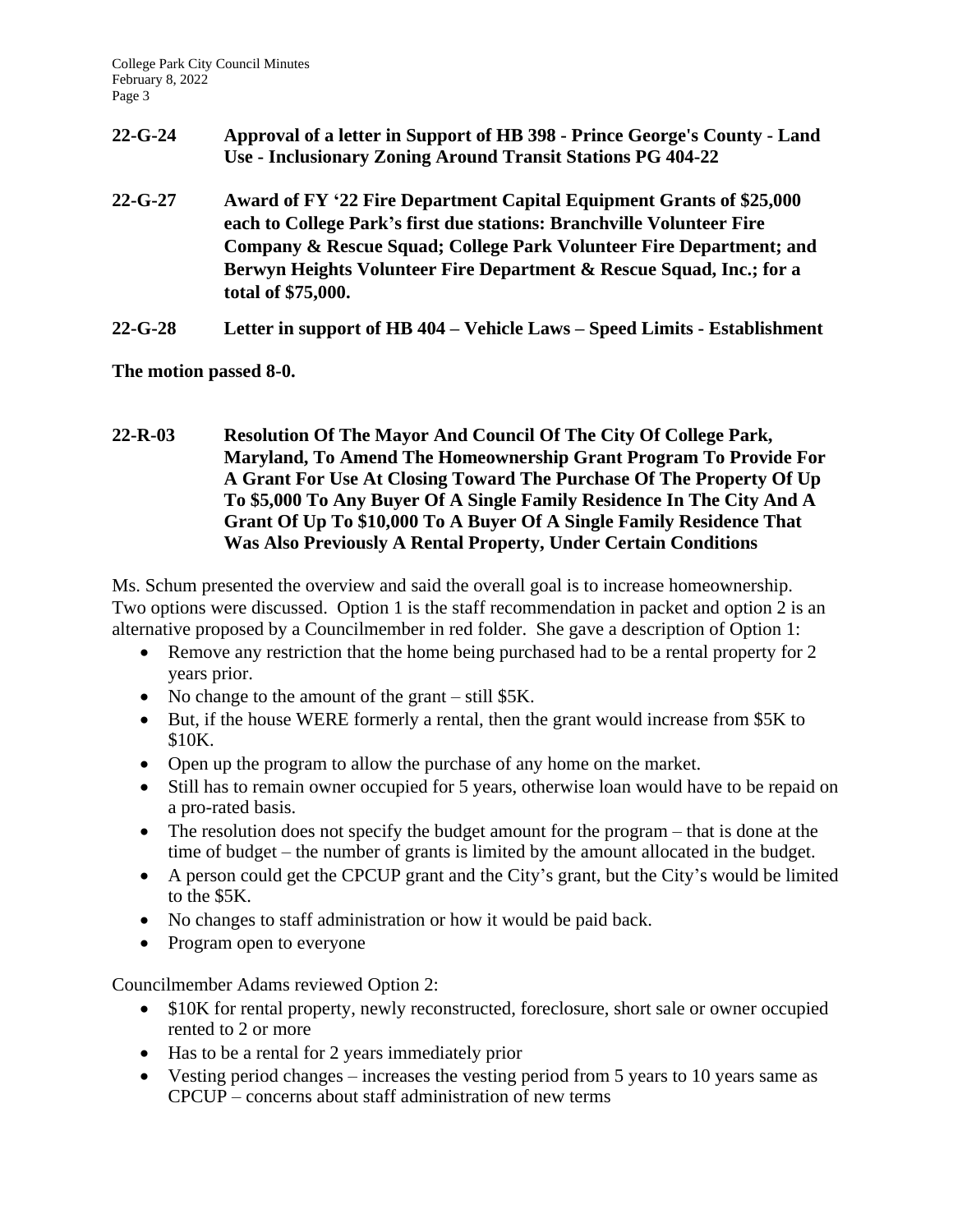College Park City Council Minutes February 8, 2022 Page 4

- For 5K grant for any property based on occupation or where you work. Keeps the current eligible employers and occupations and opens it up to any current resident of college park. Extends to anyone employed outside the City in the Discovery District.
- Option 2 is more narrow on the \$5K grant
- Eligibility related to employment/occupation. Narrows the qualifications enables every current resident to qualify. Also employers in the Discovery District.

[Rigg/Whitney motion to extend the meeting at 10:30 p.m., passed 8-0.]

### **A motion was made by Councilmember Rigg and seconded by Councilmember Mitchell to support Option 1, the staff recommendation in the packet (Option 1):**

Councilmember Rigg said it is easier to market the program when we keep it simple.

There were no comments from the audience.

Councilmember Mitchell wants to move forward with the staff option tonight. The program has been around a long time and we have talked about ways to give more grants. We can have further discussion later.

Councilmember Kabir wants to see if the program will be more attractive if we make these changes.

Councilmember Adams said both options move the program forward in a different way on a different scale. Adding eligibility constraints does add complexity.

**A motion was made by Councilmember Adams and seconded by Councilmember Esters to amend the motion to provide for a 5K grant for City employees, full-time certified police officers employed by the state of Maryland, the University of Maryland, the Washington Metropolitan Area Transit Authority, Prince George's County and the Maryland-National Capital Park and Planning Commission, or career Fire Fighters and full-time Emergency Medical Technicians who are employed in Prince George's County and bona fide members of Volunteer Fire Departments in Prince George's County who can provide certification for their department, as well as any current resident of the City of College Park, or anyone employed in the City of College Park or the portions of the Discovery District in Riverdale Park, for the purchase of any single-family home or condominium within the City of College Park regardless of whether it has been a rental, a newly constructed home, a home in foreclosure, or a home in a short sale.** 

There were no audience comments on the amendment.

Councilmember Kennedy said it is a good sign if we run out of money because that means the program worked. We could always reassess and allocate more money through a budget amendment to increase funding, or to amend the program guidelines.